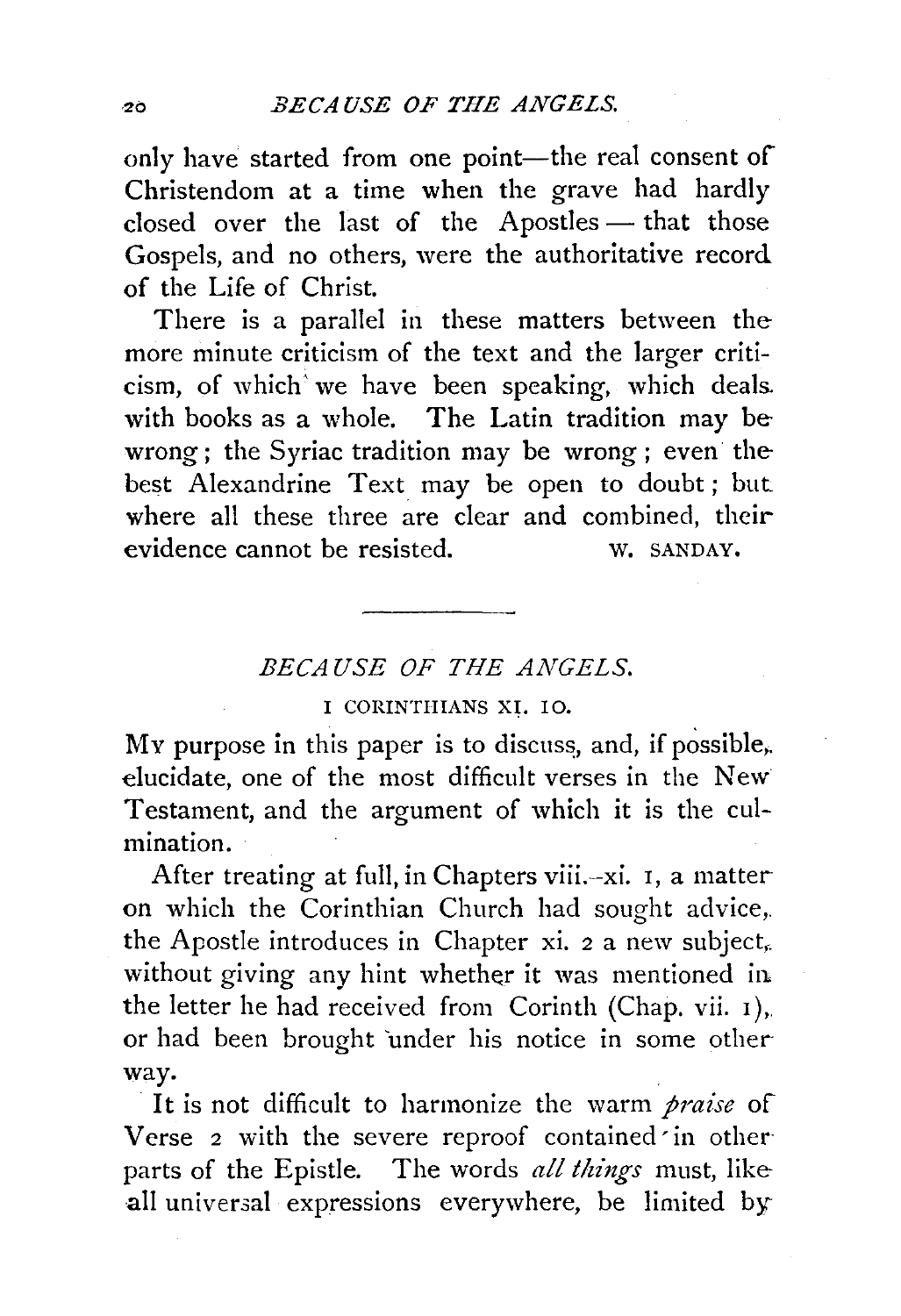the writer's mental horizon at the moment of writing. And since throughout the Chapter St. Paul speaks only of his readers' behaviour at Church meetings, <>f such matters only he probably now thinks. In all these things the Corinthian Christians remember the Apostle, and the directions he gave. And we notice that the misconduct mentioned below does not imply forgetfulness of anything St. Paul had actually said. Touching the head-dress of women he had probably said nothing at all. And although about the Lord's Supper he had given them instruction (Verse  $23$ ), he had most likely said nothing touching the specific :abuses which, after his departure, became prevalent at Corinth. Indeed, this Verse is a proof that underneath the disaffection implied in the Church parties there·lay .a genuine loyalty to the Apostle. Of this loyalty the mission of Stephanas, Fortunatus, and Achaicus, was .accepted by St. Paul as pleasant proof. And, as we Jearn from 2 Corinthians vii. I I, an enthusiastic outburst of it was evoked by the letter before us. This remarkable and unexpected coincidence may be ac-·cepted as one of the many proofs of genuineness which strew the pages of both Epistles to the Corinthians. Another coincidence is found in the fact that in this Verse St. Paul does not say expressly, as he does in Philippians i. 4, 2 Thessalonians i. 3, that his praise -embraces every one of his readers.

*The traditions* were no doubt directions given by St. Paul at Corinth about Church matters generally. The definite article suggests a somewhat definite body ·of instructions committed by each Apostle to the -various Churches under his care. In 2 Thessalonians ii. 15, and iii. 6, the same definite expression is found;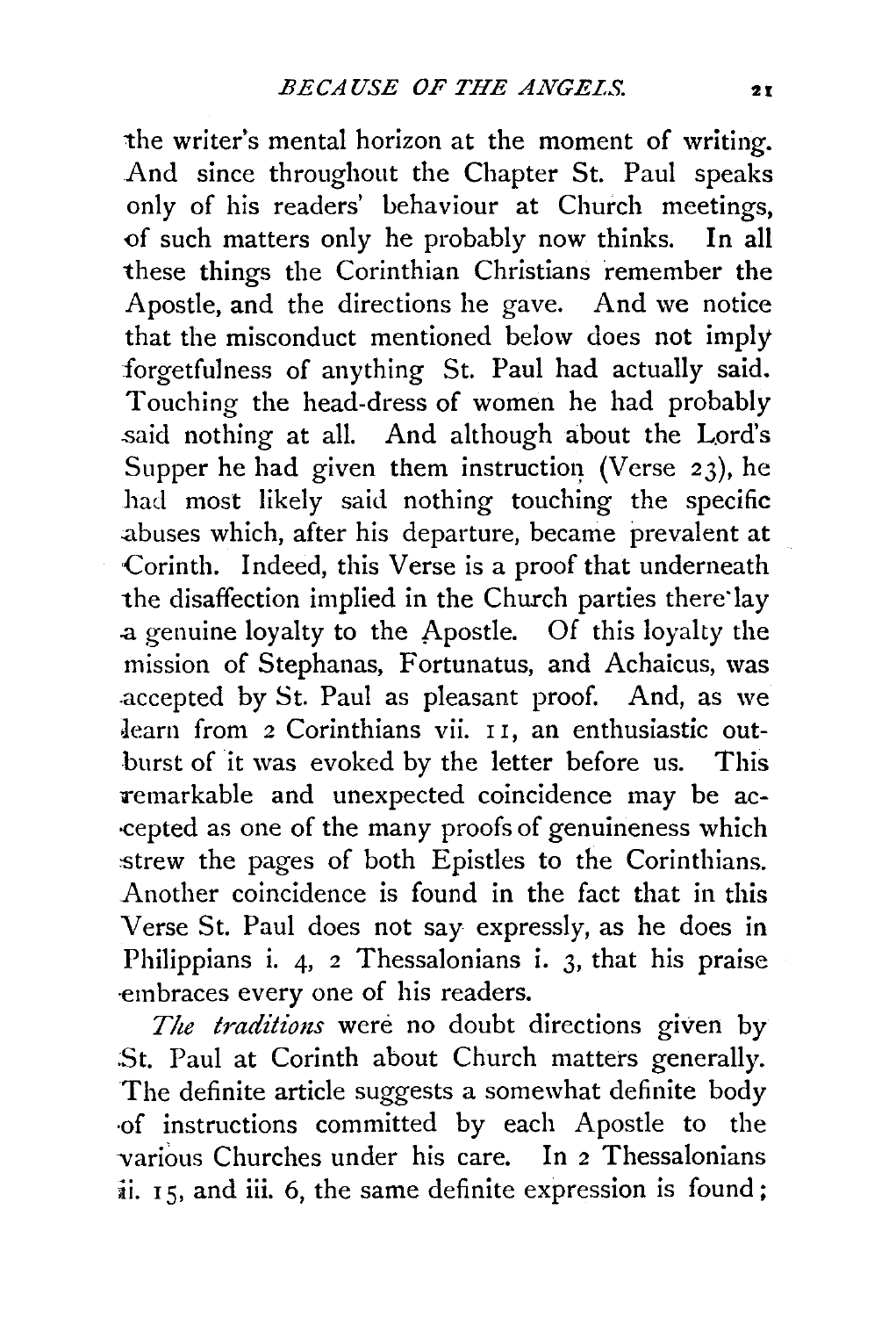referring in the one case to Apostolic doctrine, in theother to Apostolic precepts about private life. In the passage before us, St. Paul declares that at Corinth the committal of these traditions had been met by a corresponding retention of them on the part of the Church.

Before so much as mentioning the matter he is going to discuss, St. Paul states a broad principle which he uses as a platform of approach to it. He reminds us that subordination is a law of the kingdom of God; that every man is under the direction of Christ, that woman is subordinate to man, and that even within the Eternal Trinity the same law of subordination is found. This last assertion, which contains a truth sometimes obscured by an exaggerated conception of the divinity of Christ, is in strict accordance with Chapters iii. 23, xv. 28, and with the words of Christ recorded in St. John iv. 34, v. 19, 36, xiv. 28, and in many other passages.

From this secure and broad platform of truth St. Paul moves easily to the specific matter in hand. For they who remember that even upon the throne the eternal Son bows to the eternal Father will not resent the teaching that woman must not cast away the badge of her subordination to man.

We cannot infer from Verse  $4$  that at Corinth men were in the habit of speaking in Church with covered heads. For the statement it contains is sufficiently accounted for by St. Paul's habit of contrast, and of prefacing a truth by its converse. Instances of this. habit are found in Verse  $7$ , in Romans viii. 4, 10, 12, 15, and elsewhere abundantly. Only by contrast with opposites can mental conceptions become clear. And in the matter before us everything depends on the: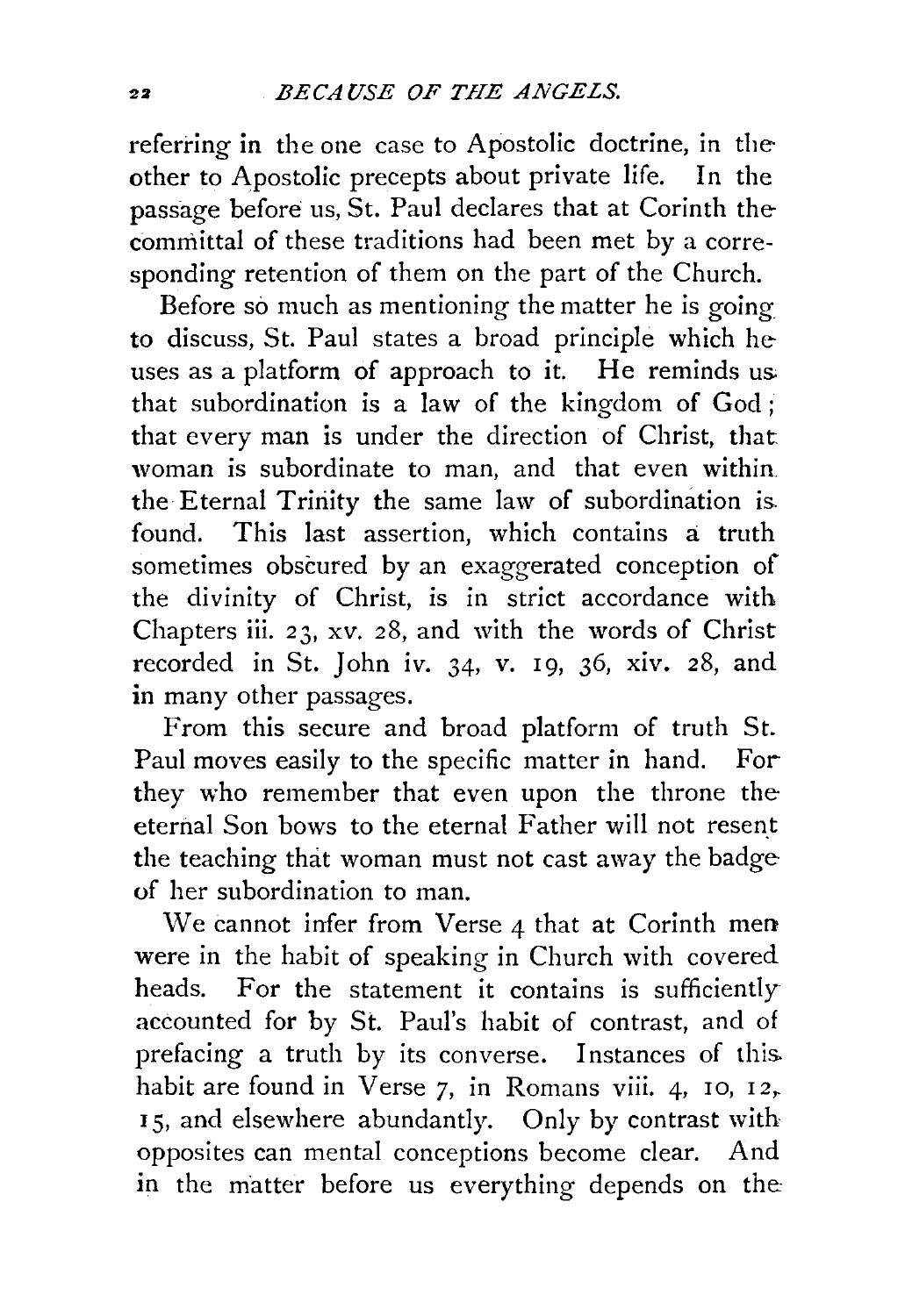tontrast. Since the statement in Verse 4 is given only for contrast, a mere unproved assertion is sufficient now. But in Verse *7* a reason is given for what is here asserted.

The complete contrast of Verses 4 and 5 is made the more conspicuous by the close similarity of phrase. To different persons by different means comes the same result.

That St. Paul speaks at all of women prophesying, seems at first sight to contradict his own severe words in Chapter xiv. 34, and in I Timothy ii. 11, 12. And this difficulty is not removed by saying that he deals first with a matter of detail, the head-dress, and then with the whole subject. For, if the whole were wrong. it is inconceivable that the Apostle 'would stop to speak of the manner of doing it as wrong. If he had wished to speak only of the head-dress, apart from the public speaking, of women, he would simply have forbidden them to come together in Church unveiled. And in reality the two directions are not inconsistent. St. Paul forbad, in strongest terms, that women should speak in the ordinary public assemblies in which "the whole Church came together." But doubtless in more private gatherings, especially among their own sex, women were permitted and encouraged to exercise the gift of prayer. In such assemblies, probably, the daughters of Philip (Acts xxi. 9) spoke under the special influence of the Spirit of Prophecy.

The assertion of Verse 5 was doubtless true, and was intended to be understood, in reference not only to those women who spoke in the assemblies, but to all others. Only of the former does the Apostle write expressly, because their conspicuous position made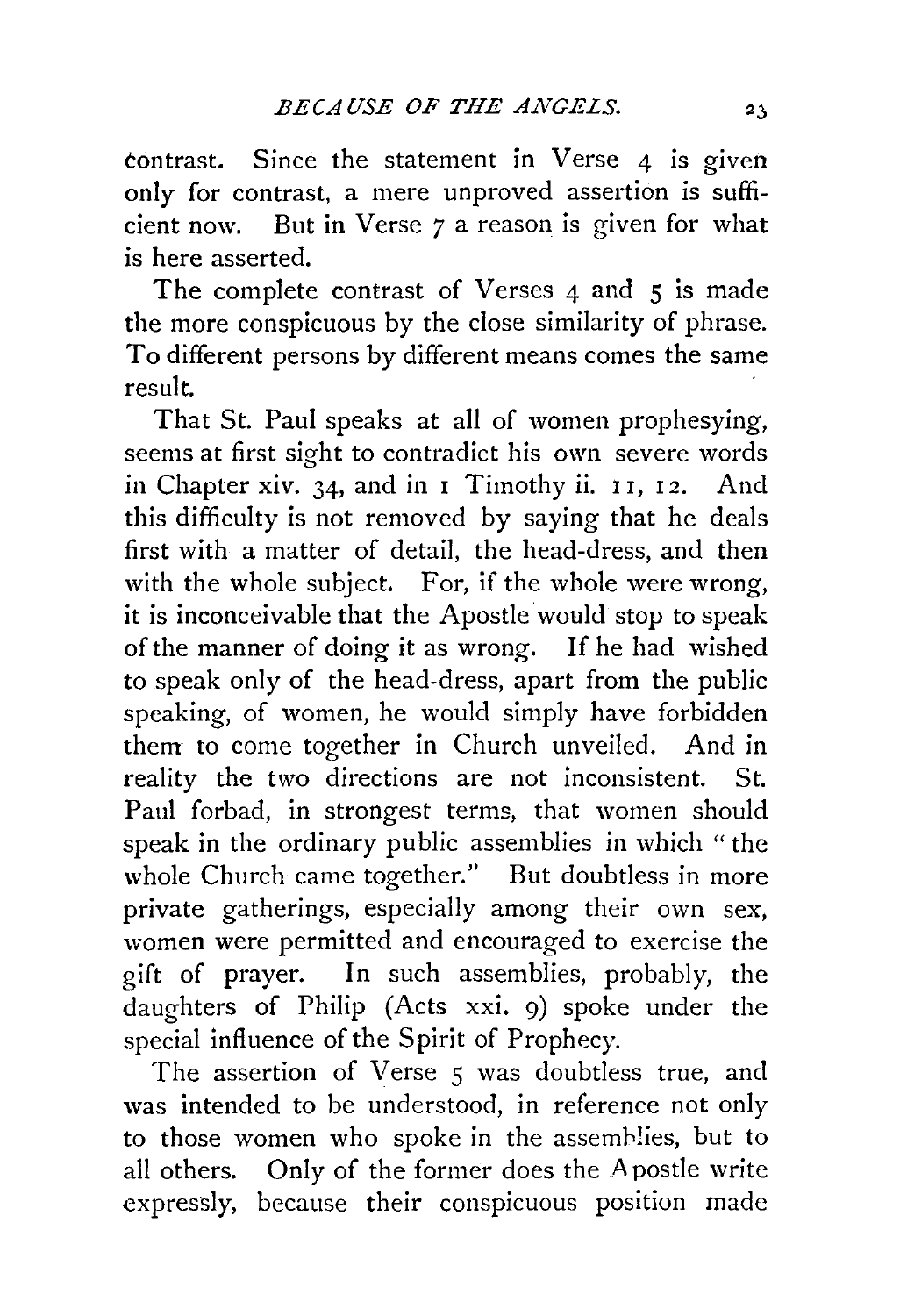their shame more conspicuous. But his readers would feel that the arguments which follow cover the case of all women attending the worship of the Church.

The assertion that the woman who prays with unveiled head puts to shame her head, is supported by the assertion that *she is one and the same with the shaven woman.* The very definite words, the shaven woman, would recall to readers at Corinth a very definite conception, but one with which I cannot soil the pages of this journal. The shaven head of the women referred to was a mark that they had abandoned, as far as they could, every trace of womanhood. The use here of the words *one and the same* has an evident bearing upon the meaning of our Lord's words at the Last Supper. But neither his words there, nor those of St. Paul here, may be toned down so as to mean nothing at all. The woman who prays with uncovered head acts from the same motive, and is really doing the same thing, as the shameless woman here referred to. For both are obliterating that distinction of dress by which, in all countries and ages, the distinction of sex is indicated. Now, to abandon this distinction of dress, is evidently an attempt to abandon, in some measure, the subordinate position of which woman's distinctive dress is a mark. But this is a self-inflicted shame. For to every one the divinely appointed position is the place of honour. And since this dishonour comes through the woman's treatment of her head, it is a disgrace done to her own head, to the noblest and most conspicuous part of her body. Upon her uncovered head now sits the shame involved in a desertion of her divinely appointed, and therefore honourable, position of subordination.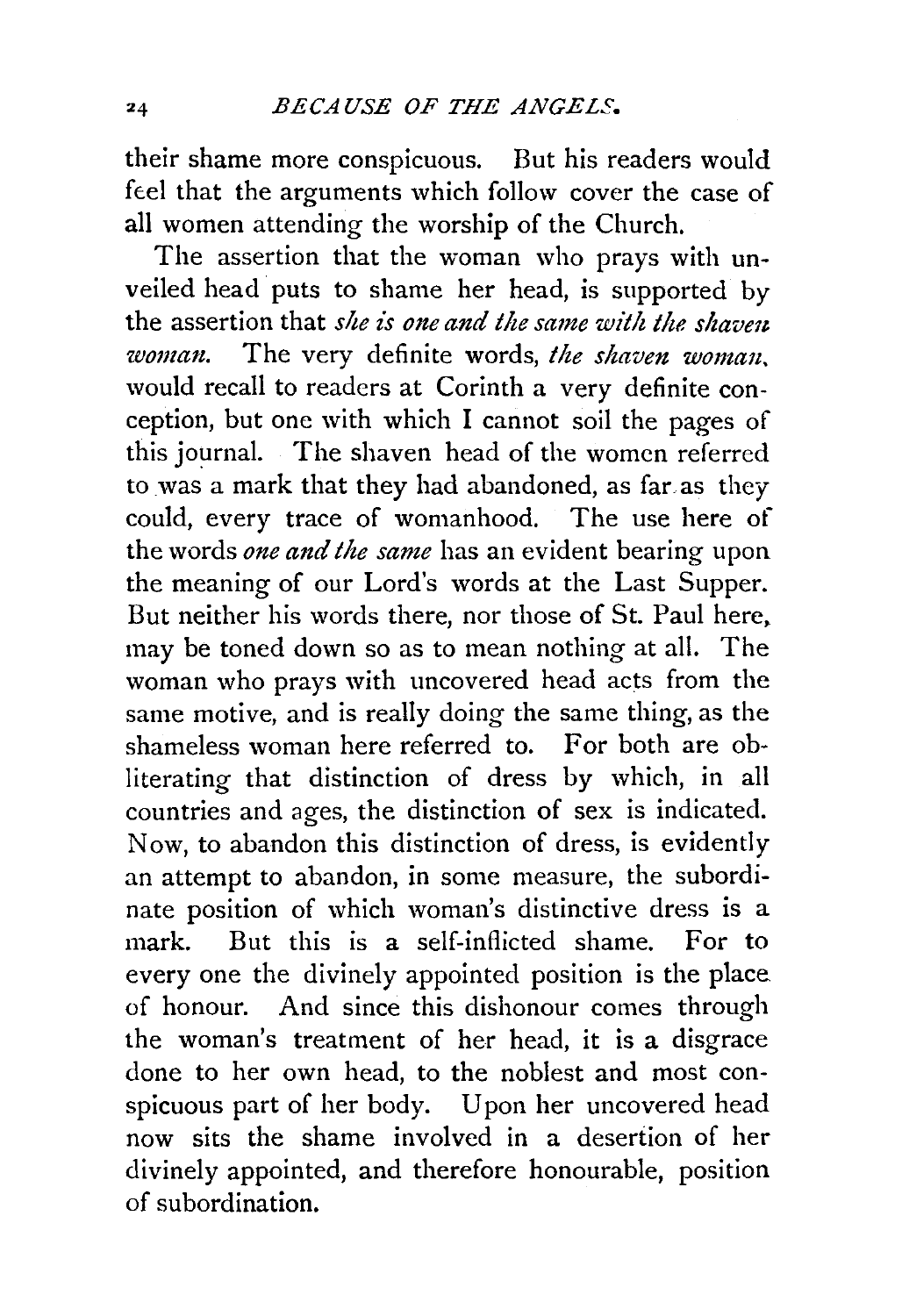The assertion, For it is one and the same, &c., is given without proof. St. Paul leaves his female readers to test for themselves its truth by comparing their own motives in laying aside the veil with the motive of the degraded woman referred to. But he develops the force of the proof which this assertion contains, that to pray with uncovered head is a disgrace to the head, by urging the woman who is determined to pray with- -out a veil to carry her own practice to its logical result, that thus she may see the direction in which it is leading her ; or, if she be conscious of the disgrace <>f this, to act consistently and abstain from conduct which differs from it only in degree. This use of a second  $\gamma \phi$ , not to prove or account for a foregoing assertion, but to develop its argumentative force, is. very common with St. Paul, as with all argumentative writers.

The declaration in Verse 6, that it is a shame for a woman to do what men do, constantly demands, and in the following Verses receives, an explanation and a reason. A man puts to shame his head by praying covered, because he *ought* to be uncovered : for to .abstain from what we ought to do is always a disgrace. Of this obligation a reason is found in man's relation to God and to creation. The male sex, as supreme on earth, is an *image*, a visible pattern, of the Ruler of the universe ; and, as such, he is a *glory,* an outshining of the splendour, of God. By looking at man we see in dim outline what God is, and God's greatness. But woman has an earthly superior, whose *glory* she is. For that so noble and beautiful a helpmeet was created for man reveals the greatness of man. This subordinate relation of woman St. Paul proves by pointing to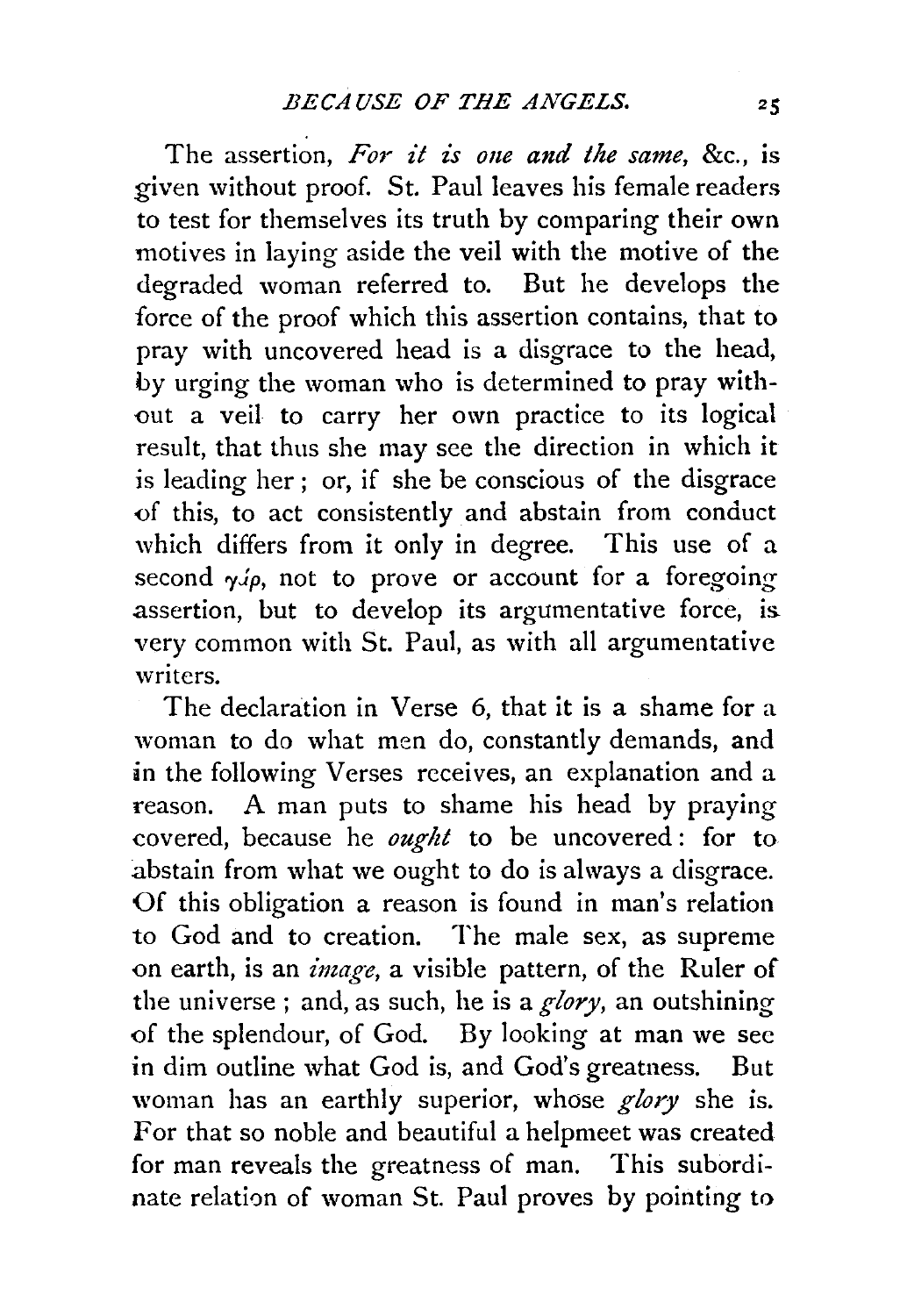the origin of the race, and to the fact that man was<br>the source of woman. This historical fact in the This historical fact in the order of creation he explains by reminding us that it is distinctly taught in Genesis that woman was second not only in the order of time, but also in the purpose of the Creator. As usual, *kal yáp* introduces an assertion which is both an addition to, and supports, a foregoing assertion.

St. Paul has now proved that the distinction of sex belongs to the very essence of humanity ; for it dates 'from the creation, and entered into the creative purpose of God. He goes on at once to say that on this distinction rests an obligation : *because of this the woman ought*. This obligation he describes in the words, *to have authority upon the head;* and supports. it by a further motive, *because of the angels.* These very obscure phrases now demand attention.

The whole context implies that the obligation *to have authority upon the head* is practically the same as the obligation, which St. Paul is here enforcing, to have the head covered while praying or prophesying. Indeed this is demanded by the obscurity of the expression. For had the Apostle wished to assert an obligation not mentioned before, he would have stated it in simple and unmistakable terms. Whereas, for a restatement of something already asserted twice, he appropriately chooses terms less explicit but more graphic. We must, therefore, seek for an exposition which will make the word *authority* practically equivalent to *mzveiled* in Verses *5* and 13, and which will account for the obscure expression here used.

Of *ξεουσία*, as its derivation from *ἔξεστιν* suggests, the simplest meaning is liberty of action unimpeded by the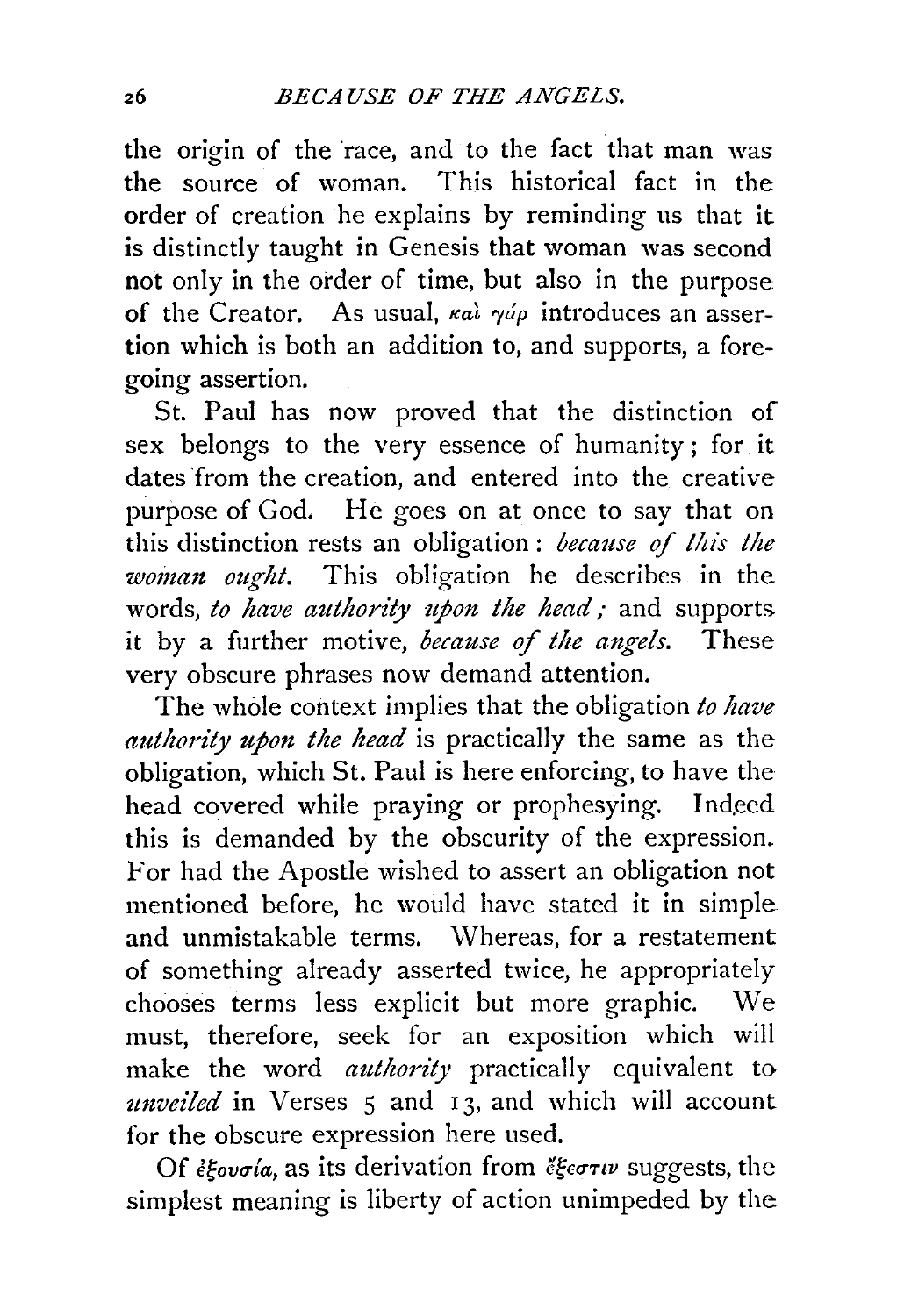prohibition of law, human or Divine. (So I Cor. viii. 9; ix. 4.) Very frequently this liberty of action implies control over others. (So St. Matt. x. I ; St. John xvii. 2.) This brings into great prominence the superior Power which gave this authority; as in the passages just quoted, and in St. Matthew ix.  $8$ ; xxi.  $23$ ; xxviii. 18. Sometimes the superior Power is entirely out of sight, or altogether absent, as in Acts i. 7, where we read of the authority of God. We have here the simple conception of unimpeded liberty of action, implying control over men and things and events. But even here the idea of social order is not absent. God is free to act because of his rank in the graduated scale of the universe. Usually, however, the word denotes liberty of action, frequently involving control over others, derived from that superior Power to which are subject both he who exercises and they who submit to the authority. When there is no reference to control over others, the force of  $\epsilon \in \mathcal{E}$  over others, the force of  $\epsilon \in \mathcal{E}$ duced exactly by rendering it "a right," as in I Corinthians ix. *5,* " Have we not a right to lead about?"  $\&c.$ : and I Corinthians viii. 9, " Beware lest this right of yours become a stumblingblock."

The Authorized rendering, "power," *i.e.*, capacity for producing results, a good rendering of  $\delta \omega_{\alpha\mu\nu s}$ , is altogether insufficient as a translation of  $\frac{\partial^2 u}{\partial x^2}$  and has done much to obscure the sense of this Verse.

But what is the authority which, by wearing a veil, woman carries on her head ? Not a liberty of action or control over others which she herself exercises ; for of such we have no mention in the whole passage. The only authority here is that to which, by the ordinance of the Ruler of the universe, she is subject.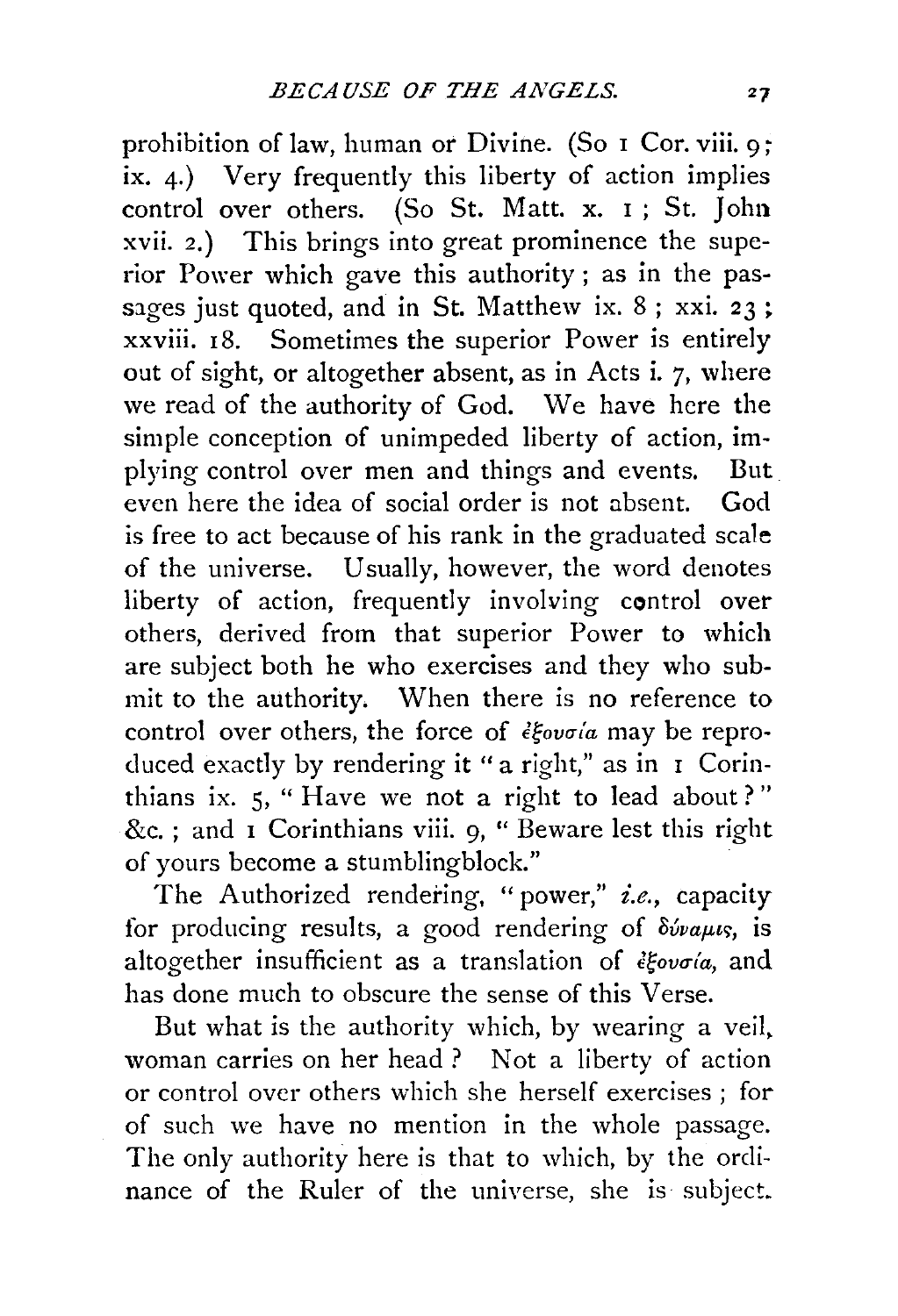And this authority, looked upon as representing the great abstract principle of authority, which is the law of the kingdom of God, she ought to bear upon her head.

But how can she do this ? By wearing on her head the distinctive dress which proclaims that she belongs to the subordinate sex, and that she accepts her divinely appointed position; for of the authority to which she bows, her headdress is a visible embodiment. Just so, in a frequently quoted passage (Diod. Sic. i. 47), a diadem is a visible embodiment of triple royalty. But would not this be better expressed by saying that she ought to have " submission " on the head ? No. This would represent a correct idea, but not that in the Apostle's mind. He wishes to give prominence, not to woman's subjection, but to the abstract principle of *authority* which is glorified in her submission. Similarly, a soldier's obedience reveals the majesty of military authority. And it was the honourable privilege of the Christian women at Corinth to bear aloft on their own veiled heads, before the eyes of men, that great principle of authority which is the universal law of the kingdom of God and a source of infinite blessing to all who bow to it.

This exposition accords with the sense of the whole passage, and accounts for the difficult phrase before us. To have used again the word "veil," would have been a mere empty repetition. The word actually used teaches the true significance and the honour of the veil.

The argument up to this point is so complete that the following words, *Because of the mzgels,* seem to be not only obscure but needless. But we cannot doubt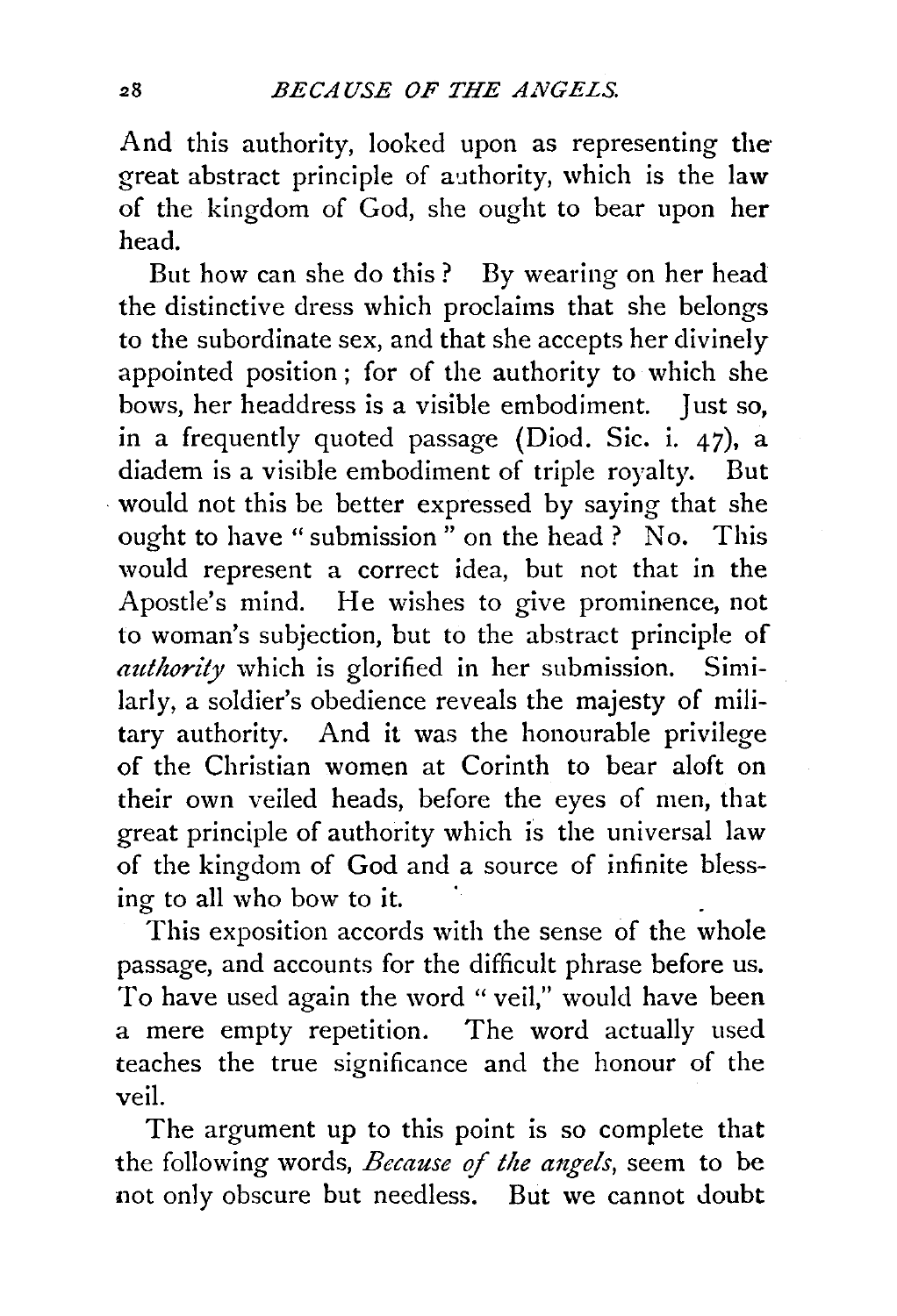their genuineness, and must therefore seek for an exposition of them which will justify their presence.

The preposition  $\delta u$  suggests a parallel, more or less exact, with διà τοῦτο. These words give the ground of the woman's obligation to wear autholity on her head, viz., the order and purpose of creation. We expect, therefore, to find in the words we are now studying a further motive supporting the same obligation. For such support St. Paul appeals to *the angels.* 

Since the days of Tertullian, many have thought that the angels referred to here were those who fell (Jude 6), and that St. Paul appeals to the common Jewish exposition of Genesis vi. 2, an exposition embodied in the Alexandrian manuscript of the Septuagint. The reference in the preceding Verses to the story of the creation lends plausibility to this suggestion ; and the difficulty of the passage makes expositors thankful for any explanation. But it seems to me that this explanation cannot be accepted. Elsewhere in the New Testament the word *angels* never denotes, without further specification, fallen angels ; and it is not likely that St. Paul would so use it here without any hint whatever of his meaning. Nor do I see how the fate of the fallen angels could be a practical motive deterring living women from praying with uncovered heads. Surely the Apostle would not seek to move them by fear of some injury which these degraded spirits might possibly inflict. And the effect produced on the fallen angels could be no motive for human action. Nor can I conceive that St. Paul has. in view the possibility of the holy angels being tempted to sin, and thus led to destruction, by the uncovered heads of Christian women. For if they are exposed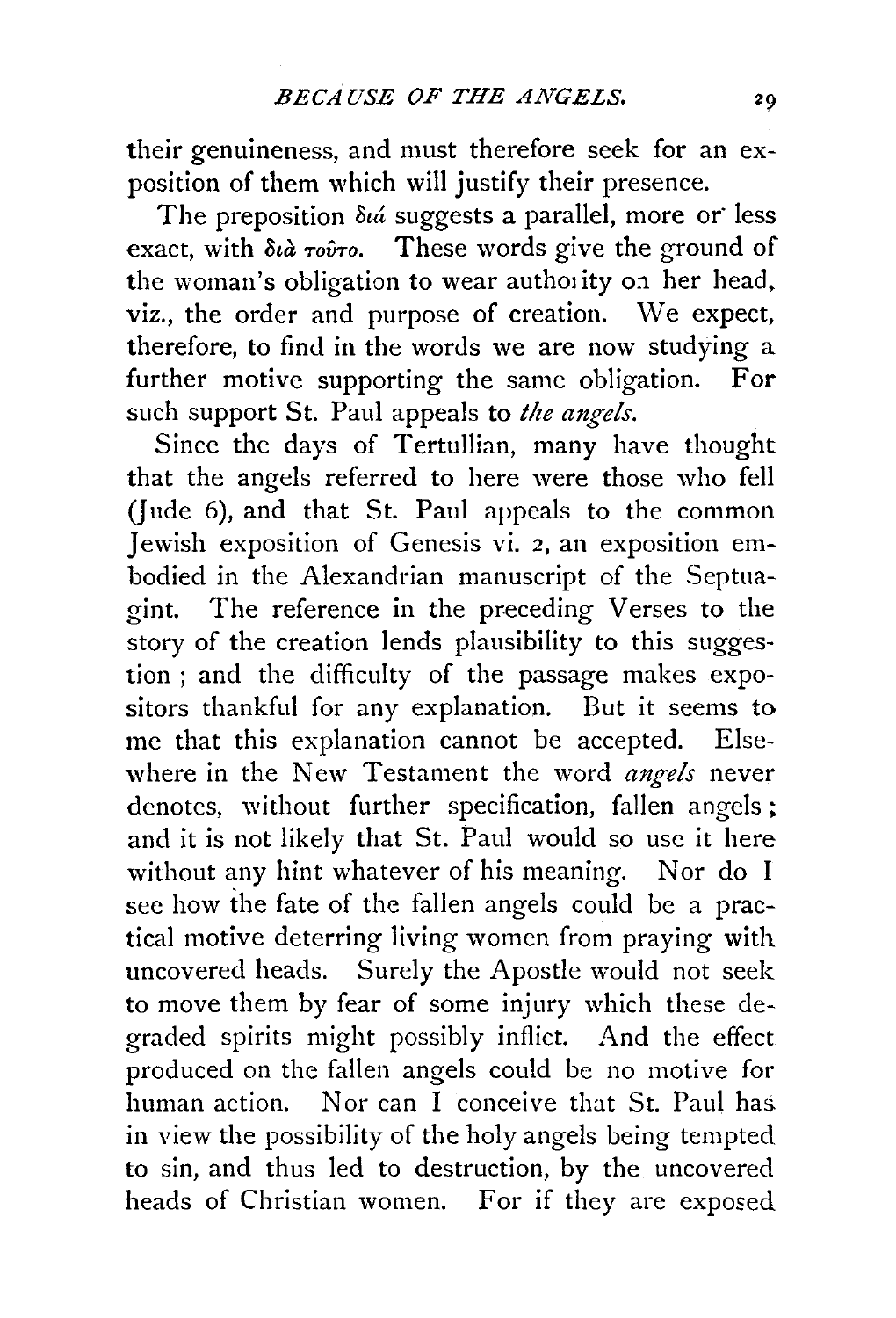to temptation, a temptation which may be fatal, by the sight of a woman's face, their position is terrible to contemplate. Even if women kept their faces covered Even if women kept their faces covered at Divine worship, there are many occasions in life in which female beauty must be exposed to angelic gaze in a manner still more seductive ; unless we suppose that the angels never see a woman except at public worship. If they are in danger of being led into sin by sight of a woman's face, the angels of God are much weaker, in the matter of sensual desire, than are average Englishmen of the present day. And it is impossible to conceive women moved to keep on their veils while praying by a consideration for the spiritual safety of these weak celestial brethren. A motive so powerless is unworthy of the earnestness of the Apostle.

But is there any aspect in which the angels furnish to women a real motive for veiling their faces at public worship ? I think there is. The distinction of sex is so radical and so important that it ought to be clearly set forth in the dress of the sexes. This is taught by a genuine human instinct, which has found expression, in every age and country, in the different dress of men and women. And the same true instinct condemns as shameful all attempts of women. to make themselves look like men, either by cutting their hair, or by disowning a woman's head-dress. Now every correct instinct is strengthened by the felt presence of the good. A good man before our eyes gives fresh force to every good principle in our hearts. This influence is felt and acknowledged in various ways by all men, good and bad. Therefore St. Paul, after appealing in Verse 6 to his readers' instinctive sense of the impropriety of that which he condemns, and after sup-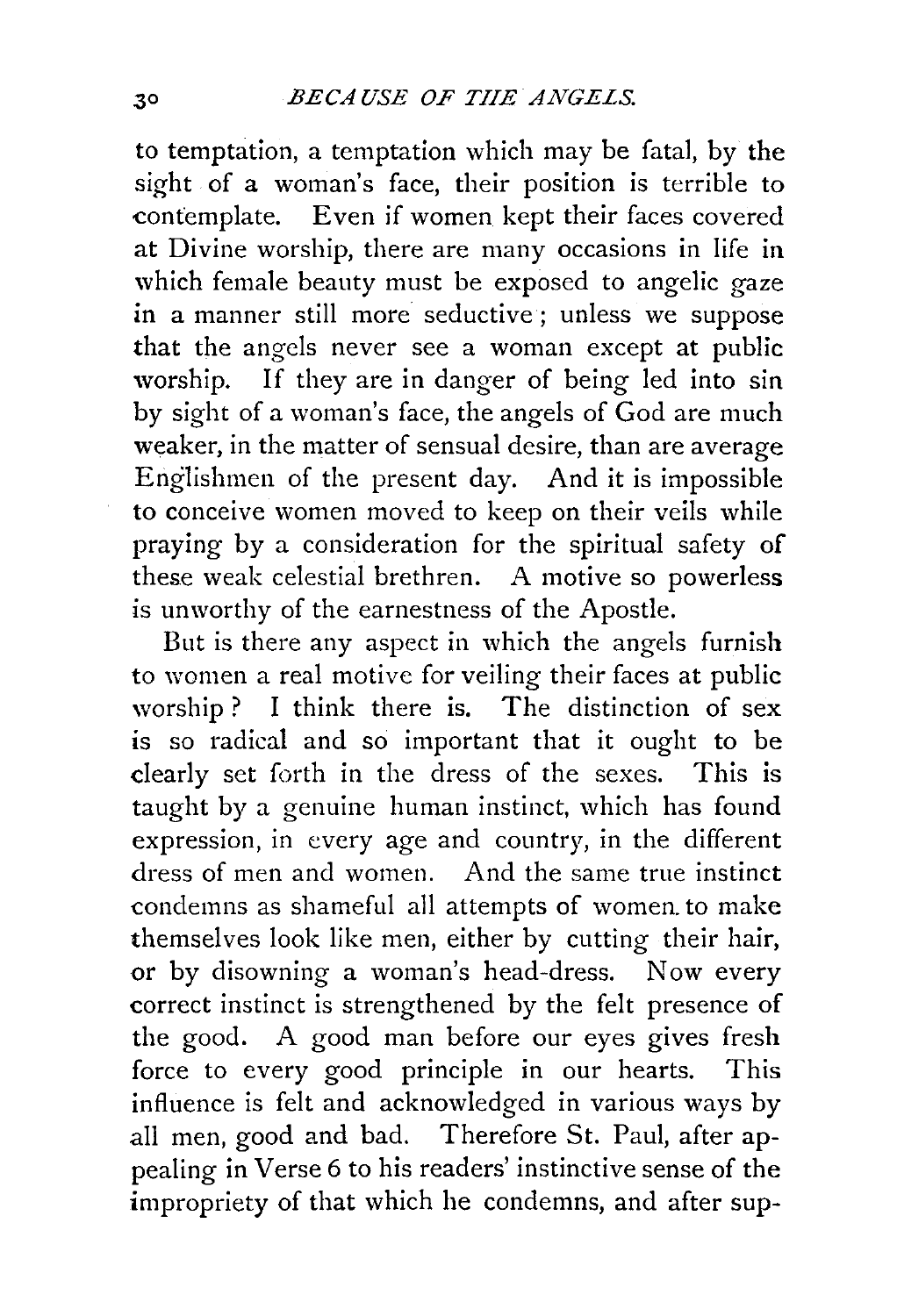porting his appeal by tracing this instinctive sense to its source in the original constitution of the sexes, now supports it further by bringing his fair readers into the presence of superhuman goodness. He appeals to the common Jewish teaching that in the worship of God's people the angels of heaven join. This teaching commends itself to us at once. If angels take interest in men, and afford them invisible help, surely they will take most interest in us in those moments when we are nearest to God. Without hesitation we may say that when God's people on earth bow together to their Father in heaven they join the worship of the one great family of earth and heaven. And no thought is more powerful than this to repress all impropriety in public worship, by strengthening every true instinct of propriety. St. Paul knew that he had an ally in a deep-seated and divinely-implanted instinct; and to his appeal to this instinct he gives force by drawing aside the veil which hides from our view the great company -of heavenly worshippers, that his readers may feel the influence of the presence of these celestial companions.

This interpretation retains the ordinary sense of the word *angels,* and gives a real and powerful motive. And it is the only interpretation known to me which fulfils these conditions. I therefore accept it with perfect confidence. And I am but following in the steps of the greatest of the Greek commentators, Chrysostom, who expounds the passage thus : " If thou despisest the man, respect the angels."

To this powerful appeal St. Paul adds, in Verses 11, 12, as his wont is, a corrective; by shewing that if woman is subordinate to man, she is nevertheless essential to his very existence. Then follows another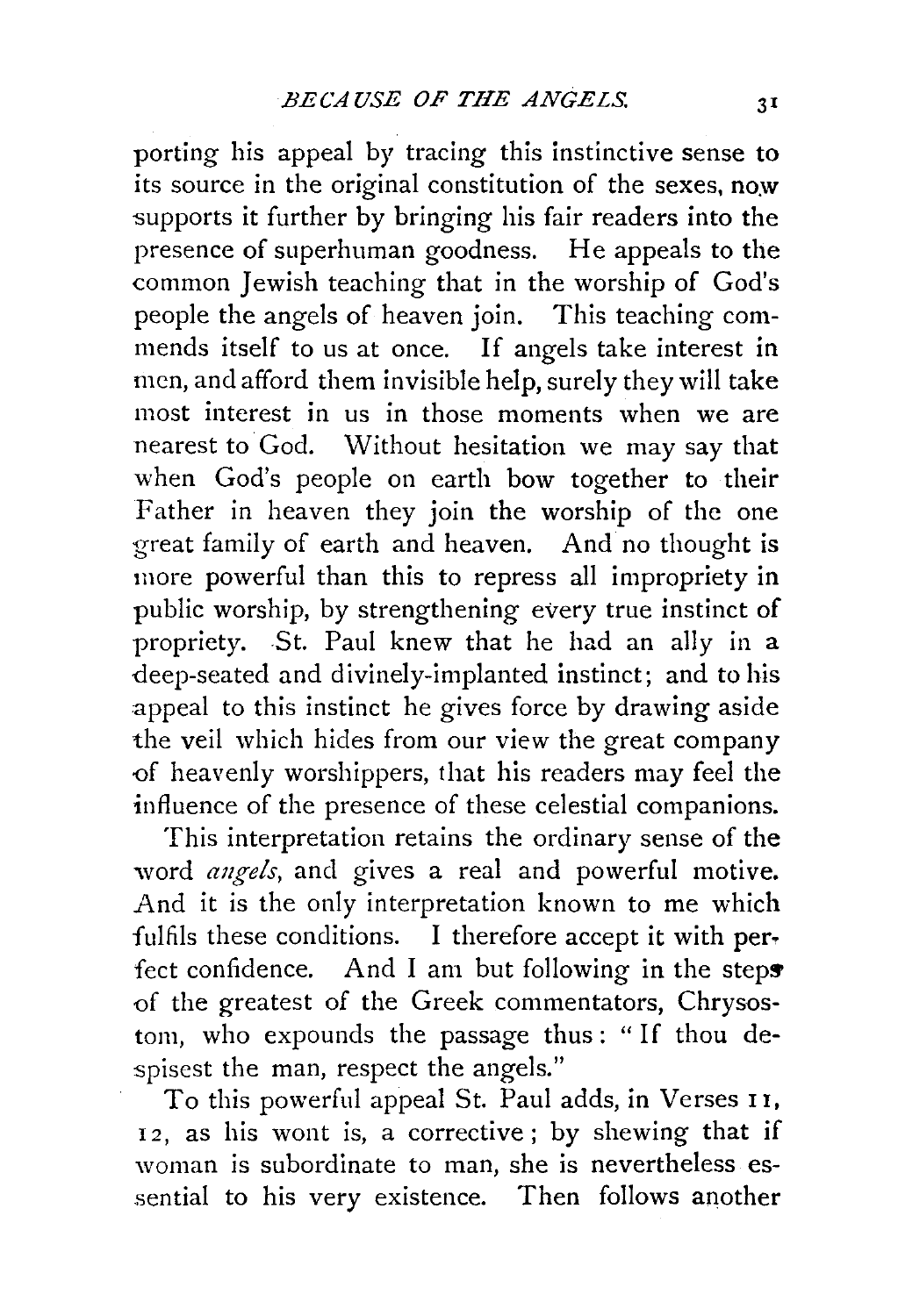appeal to the instinct of propriety, strengthened this time by an appeal, not to the angels who join our worship, but to the Great Being to whom it is directed. This is brought out very strongly by the conspicuous position of  $\tau\hat{\varphi}$  *θε* $\hat{\varphi}$  before *προσεύχεσθαι* and immediately after axaraxaNvnrov. St. Paul's teaching is further supported by an appeal to nature, and by a warning against the spirit of contention, which lay probably at the root of the whole matter.

The teaching of the passage I have been attempting to explain is not without force now, even in reference to its specific matter. The total dissimilarity of ancient and modern clothing makes so much more conspicuous the maintenance in all ages of a complete difference in the dress of the sexes. But perhaps never more than now have women tried to ape the dress of men. And are not extreme cases of this an indication of a desire to abandon the restraints which belong to woman's subordinate position ? Not seldom the wearers of such dress are treading a path from whose easily reached goal they would shrink back with horror. And their attire, be it ever so costly, is but a visible mark of their disgrace.

But be this as it may, the specific teaching of this passage is an embodiment of principles which apply to als all. To every one the place of duty is the place of honour. And the outward marks of our position in life, however humble in the sight of men it be, are in reality, to those who accept their lot as from God, and strive therein to serve Him, marks of honour. For it is a man's highest honour to play well on the stage of life his divinely chosen part. On the other hand, to abandon a position which duty bids us retain cannot le